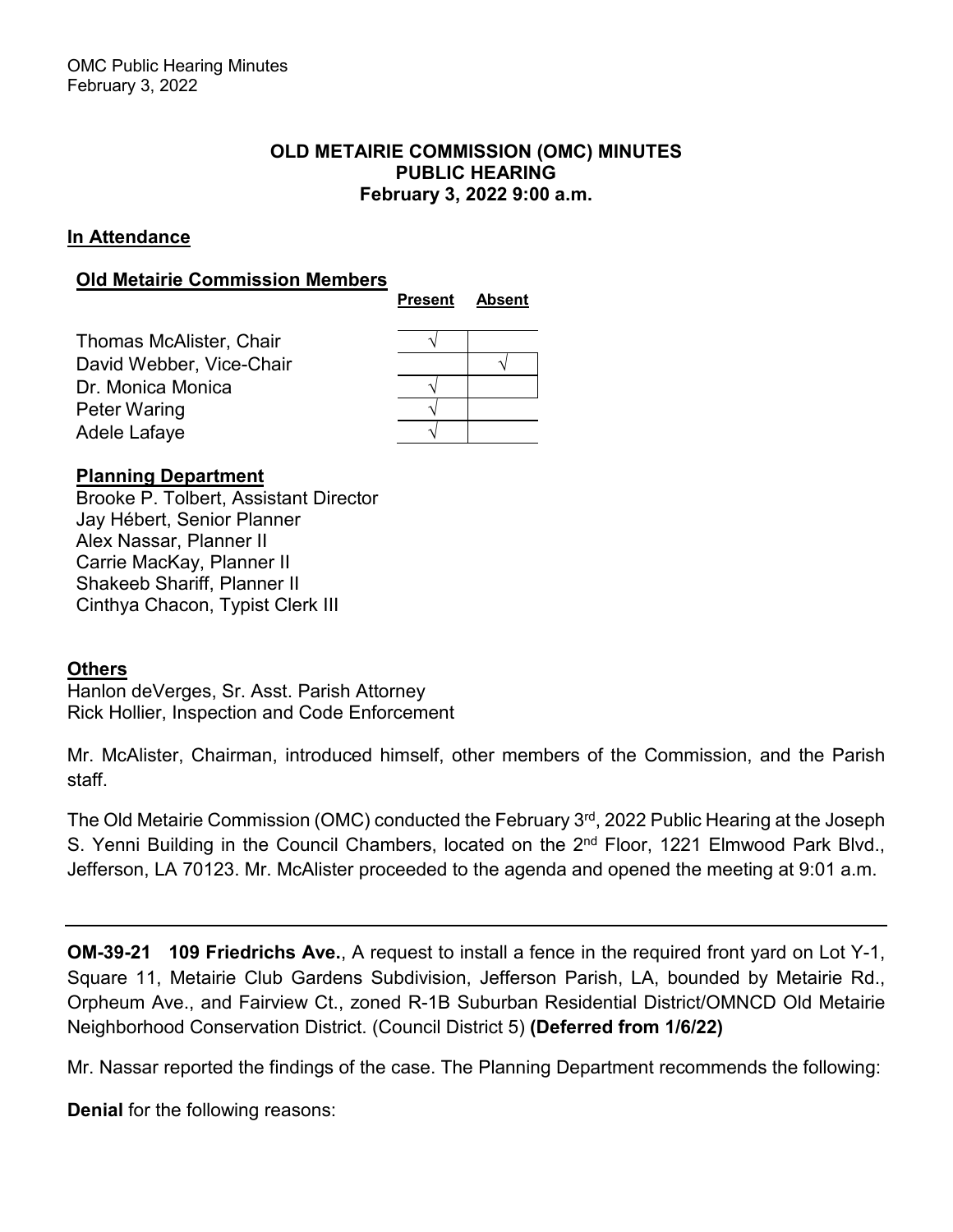- The open character of Friedrichs Ave. is supported by the absence of fences in the front yards. Only two properties within 500 linear feet have a fence in the front yard.
- The proposed fence being in the front yard is not consistent with the purpose of the OMNCD which is intended to preserve and maintain the neighborhood character of the district.

Mr. Hebert indicated the Planning Department had received two emails in reference to OM-39-21 who were in support of this case. Mr. Hebert proceeded to read those emails for the record. One email is from Clifford Brown, 38 Pelham Ave., Metairie, LA, 70005 and Ninette Eastman.

Mr. McAlister opened the floor for the applicant/representative to speak.

Mr. Bernard Fromherz, property owner and resident, 109 Friedrichs Ave. Mr. Fromherz went over a couple of the key points that were brought to the attention by the Planning Department. Mr. Fromherz indicated the location being directly next to the commercial portion of Metairie Road does create a unique situation for this property where we could consider that a hardship, and there's also the safety element as well. Mr. Fromherz added there had been some break-ins and car thefts in that area this summer right after they moved in. Mr. Fromherz stated he also believes this might be an enhancement to Friedrichs Ave. Mr. Fromherz gave his own presentation and provided some more examples (photos) of properties in Friedrichs Ave. that also have fences on the front setback.

Mr. McAlister opened the floor for any proponents to speak. There were none.

Mr. McAlister opened the floor for any opponents to speak. There were none.

Mr. McAlister opened the floor for comments from the Commissioners.

Dr. Monica asked the Planning Department if those other fences were post Katrina?

Mr. Nassar indicated he had only looked into the history of the fences that were within 500 feet. 217 Friedrichs Ave. was existing prior to 1972 and 210 Friedrichs Ave. was put up in 1998 as of rear yard fence for 205 Stella St. Mr. Nassar stated there is a front fence at 217 Friedrichs Ave., which was the one that was on the 1972 survey and was not across the entire front, it was only across basically the corner property line. Mr. Nassar also indicated the fence was permitted by Code Enforcement, however, that application never came in front of the Planning Department.

Mr. McAlister stated he could answer her question regarding 217 Friedrichs Ave. Mr. McAlister stated at that time that was the front yard, so that fence that was constructed along Friedrichs Ave. was actually considered a side yard fence, which is permitted without the necessity of coming before the commission.

Mr. Waring stated he was a little concerned about a couple of beautiful oak trees and fence looks like it's running right into them. Mr. Waring stated he would prefer to see any kind of construction kept well away from major oaks. At the same time, he does appreciate the situation with kids and the proximity to a commercial place. Mr. Waring stated the position of the fence on the property line is problematic.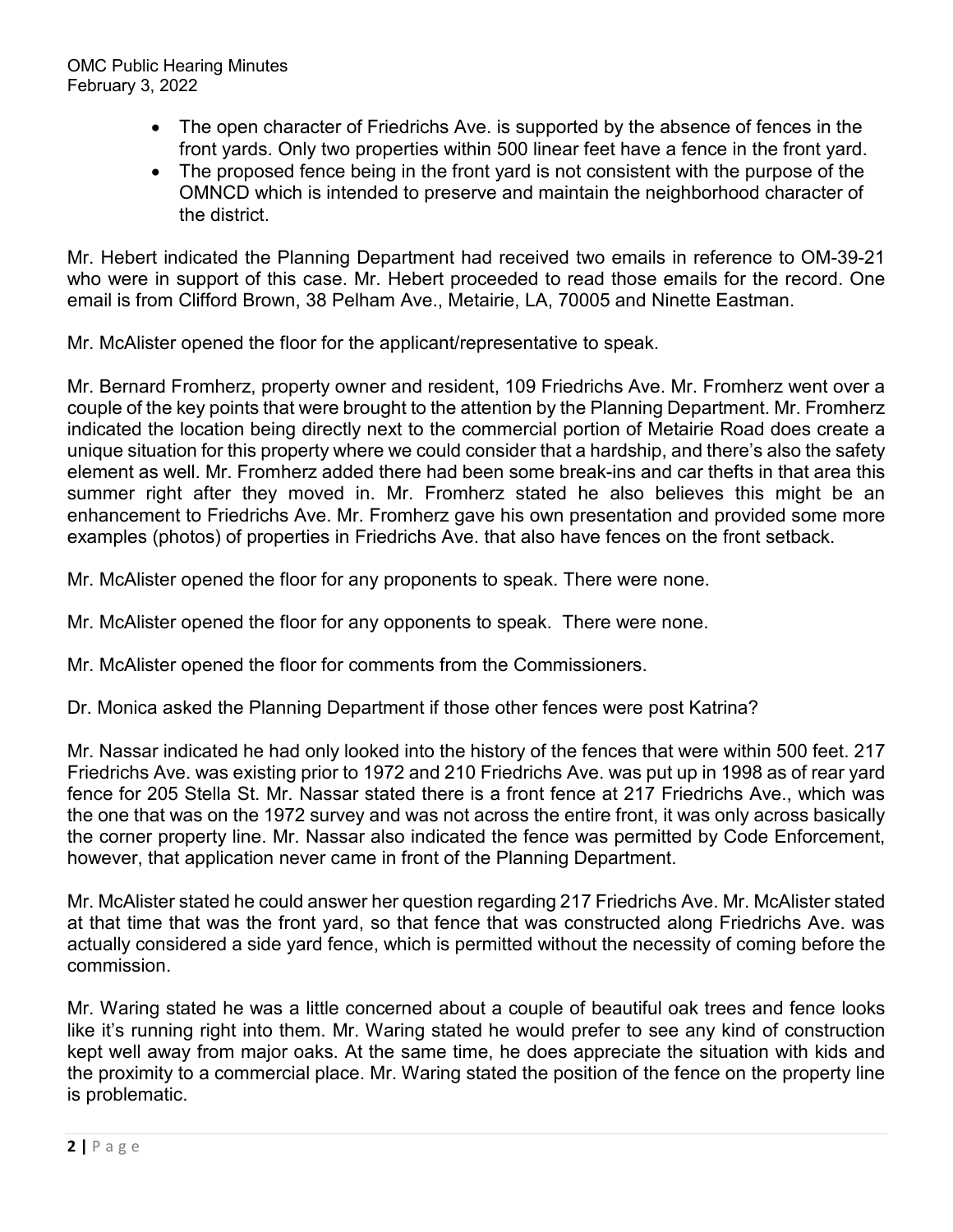Dr. Monica stated she had a suggestion, since she is also concerned about those oak trees. She told the applicant they could put some sort of shrubbery back there to delineate what they are trying to do with a "fence", she stated not on the property line but in the back. Dr. Monica stated she appreciates his comments, but he knew about this property when he bought. It's a lovely house, it just happens to be in that particular area, which was true when he bought that house so she doesn't believe that she would be able to vote for this fence.

Mr. Waring asked if the existing left side fence come all the way forward to the front property line?

Mr. Fromherz said no, it did not.

Mr. Fromherz addressed their concerns with the trees. Mr. Fromherz stated they did take a lot of care designing around the trees and the tree roots are certainly to be avoided and protected. He stated they are in this area for a reason and certainly appreciate the trees. Mr. Fromherz stated this driveway area is a limestone driveway, the fence post will be spaced such that they don't interrupt any tree roots.

Mr. Waring stated watching the proposed front fence looks like it runs right into that 30 -inch Oak.

Mr. Fromherz stated it doesn't run into it, it does run behind it. Mr. Fromherz stated on the full plan there is a tree protection plan. He stated it was certainly considered.

There was a discussion between Ms. Lafaye and Mr. Waring regarding the 30 -inch Oak.

Mr. Fromherz stated their property line is setback, he said if you look at the fences on the street, 217 Friedrichs Ave. that is 1 ft. from the sidewalk. Mr. Fromherz stated the reason why their fence looks strange is their property line is setback from the sidewalk quite a bit (7 ft. 9 in.). So, the fence is setback quite a bit from the street. It's not imposing on the side walk.

Mr. McAlister stated he is very sympathetic to the issue at hand because of the proximity to both Discount Zone and to the multi-family house next door. Mr. McAlister stated he sort of falls into the camp of Dr. Monica and that is he would think that a resolution that might be workable would be to do a natural hedge type barrier and it could be larger than the boxwood. He stated he could plant ligustrums that would go up 3-4 ft. and create a natural barrier between the property, the right-ofway, and the sidewalk.

There was a discussion regarding some of the fences that were built in the same area and some suggestions were made to the applicant regarding the security issue.

Ms. Lafaye stated she respects Mr. Fromherz unique location and the hardship of being next to a commercial property and certainly the Discount Zone. She also stated she respects that he put in those crushed limestones for his parking. Ms. Lafaye stated she is kind of sympathetic to this as a hardship and his position.

Dr. Monica disagreed and stated it is a problem because it will open floodgates. She stated he does have a unique situation. She stated she does appreciate "buyer beware".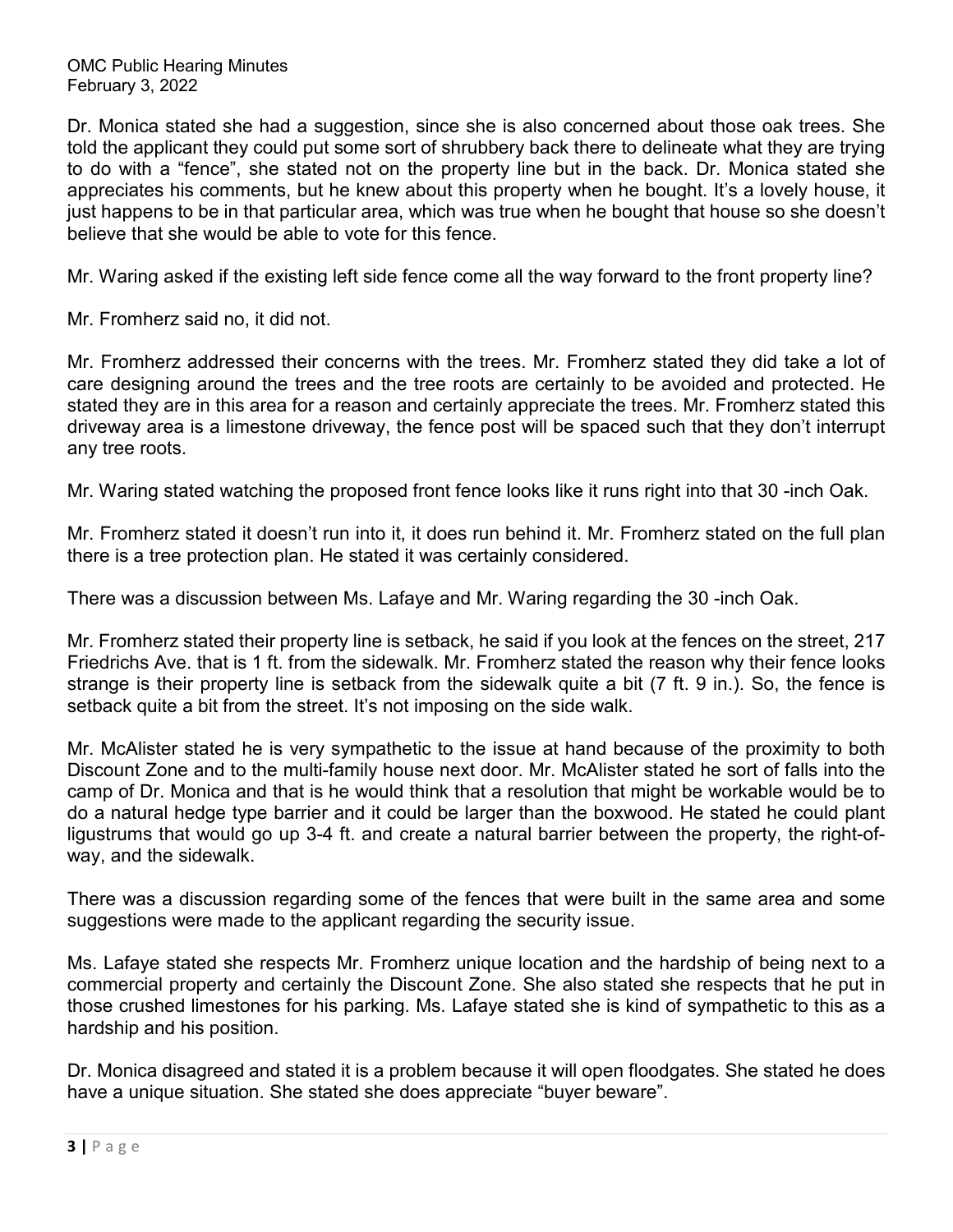Dr. Monica made a motion of denial. Mr. Waring seconded the motion.

Ms. Chacon called the roll on the motion:

|               | Aye Nay |  |
|---------------|---------|--|
| Dr. Monica    |         |  |
| Mr. Webber    |         |  |
| Mr. Waring    |         |  |
| Mrs. Lafaye   |         |  |
| Mr. McAlister |         |  |

The ayes have it by a vote of 3 to 1 With 1 absent. Motion of denial approved.

**OM-38-21 522 Woodvine Ave.**, A request to construct a new dwelling, pool, and garage with variances to the area regulations and fence regulations, on Lot 10, Square P, Metairie Club Gardens Subdivision, Jefferson Parish, LA, bounded by Metairie Golf Club & Golf Course and Falcon Rd., zoned R-1D Rural Residential/OMNCD Old Metairie Neighborhood Conservation District. (Council District 5)

Ms. MacKay reported the findings of the case. The Planning Department recommends the following:

**Denial** of the variances to the side yard setbacks and fence regulations for the following reasons:

- The lot meets the minimum width requirements for the R-1D district and no hardship exists justifying the variances to the side setbacks.
- The side setback variances are counter to the OMNCD guideline that is to preserve the open character of the district.
- Additionally, no hardship exists requiring the location of the plaster wall in the required front yard.

**Approval** of the rear setback variance for the accessory structure for the following reason:

- The depth deficiency of the property creates the need for the variance to the rear lot line.
- The rear property line abuts the neighboring Country Club and not a residential property.

Mr. McAlister opened the floor for the applicant/representative to speak.

Mr. Ben Jones, Architect at Al Jones Architects, representing the Hayes family. Mr. Jones stated that this is a similar situation to the past case, a young couple with young children. Part of the reason behind the gate and wall is to keep the children protected. Mr. Jones stated the owners have a little bit of a problem with the driveway side of the house where the neighbor's garage is pushed beyond the property line. The lot on the other side is a vacant lot owned by the next owner and they utilize it as a garden. Mr. Jones stated what they were trying effectively to do while orienting it as best as they could to the street, was sort of split the baby a little bit, so if they were allowed to shift the house towards that vacant lot that's dedicated as a garden, it would alleviate the need for variance on the driveway side, and actually would be a great benefit because right now it's very tight over there for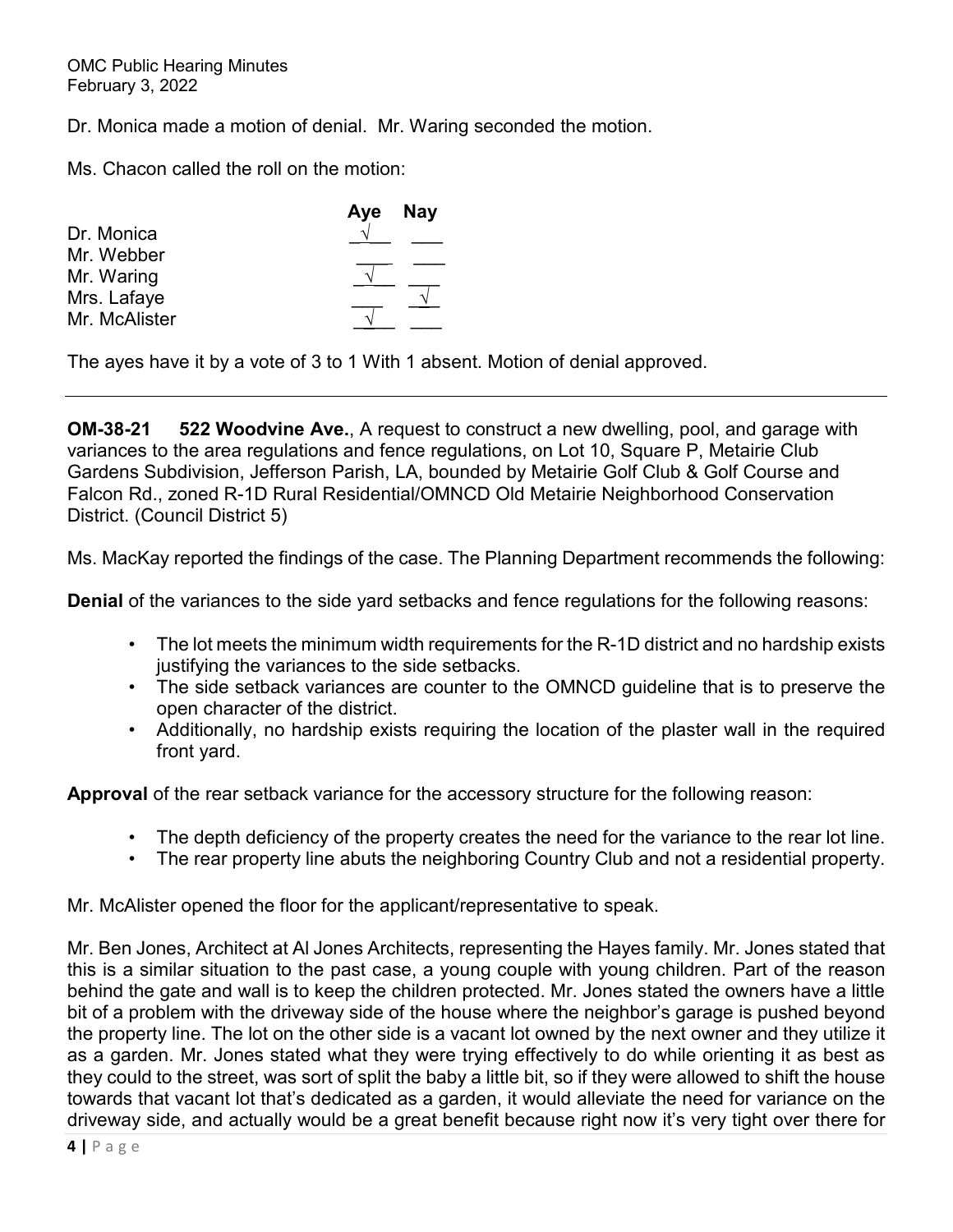a driveway. Mr. Jones stated they would certainly would be open to whatever would be in the best interest of the neighborhood. Mr. Jones stated in regards to the wall, they are certainly open to redesigning and following the guidelines. Mr. Jones stated it's very common to have those types of walls on that street and thought that maybe something that had been allowed in the past and would not be looked at as a major issue. Mr. Jones stated on the driveway side where the gate is that's impeding under the envelope of the tree is in the same way we can easily move that back to get it out from under that tree on the corner. Mr. Jones stated they've tried from the beginning to be very sensitive to the street and neighbors and listened to the other people in the neighborhood. The hope was that by making the neighborhood and the streetscape a priority that some of these things have happened a little bit towards the back of the lot, it's a little bit less of an impediment towards the front where you could actually see it. Mr. Jones stated they didn't know if that could possibly because of the way they had to cock it that they could maybe weave a little bit to get a little bit more of compliance.

Mr. McAlister opened the floor for any proponents to speak. There were none.

Mr. McAlister opened the floor for any opponents to speak. There were none.

Mr. McAlister opened the floor for comments from the Commissioners.

Mr. McAlister stated for the record he had received last night a phone call from a neighbor who is in opposition of the variances that are requested. Mr. McAlister stated this neighbor had requested to not be identified since they do want to maintain good relationships no matter what happens after the house has been constructed and the neighbors move in, but they did want to get on the record with him that they are in opposition of these requested variances. (Neighbors did not specify which variances, they just stated they were opposed).

Dr. Monica stated once again it's not a hardship lot, it's a huge lot with a huge house on it and she stated she just doesn't see that all these variances are warranted. Dr. Monica stated she will say that for this property, for the next property that comes before her. Dr. Monica stated everybody moving into this neighborhood will have small children and security issues because of the nature of the way our world is and she stated she just doesn't see this as a hardship lot. Dr. Monica stated it's a beautiful property, beautiful plans and she believes they just need to stay within compliance.

Mr. Waring stated he had to agree with Dr. Monica. Mr. Waring stated it's a beautiful design for what he can see but it is just doesn't fit on the property, and he thinks there is a variety of ways to handle a lot that is a parallelogram and not of right angles. And from what he can see there's just been a determination to maintain the orthogonal nature of the design and just force it into there. Mr. Waring stated he notes the Planning Department actually weighed in on two aspects, one was the rear yard setback requirements or the accessory structure and they were inclined to approve that, which he can understand why, because there's an element of sense to that, and they do have a neighbor who has a slight incursion on their property but he just does not see a legitimate hardship on this. Mr. Waring stated he does think these rules and requirements were not kept secret, and it's just a shame the design got so far along.

Ms. Lafaye stated she also agreed with that. Ms. Lafaye stated also with this plastered wall being out in front of the house, she doesn't know what the code is, if your drop it back to being in line with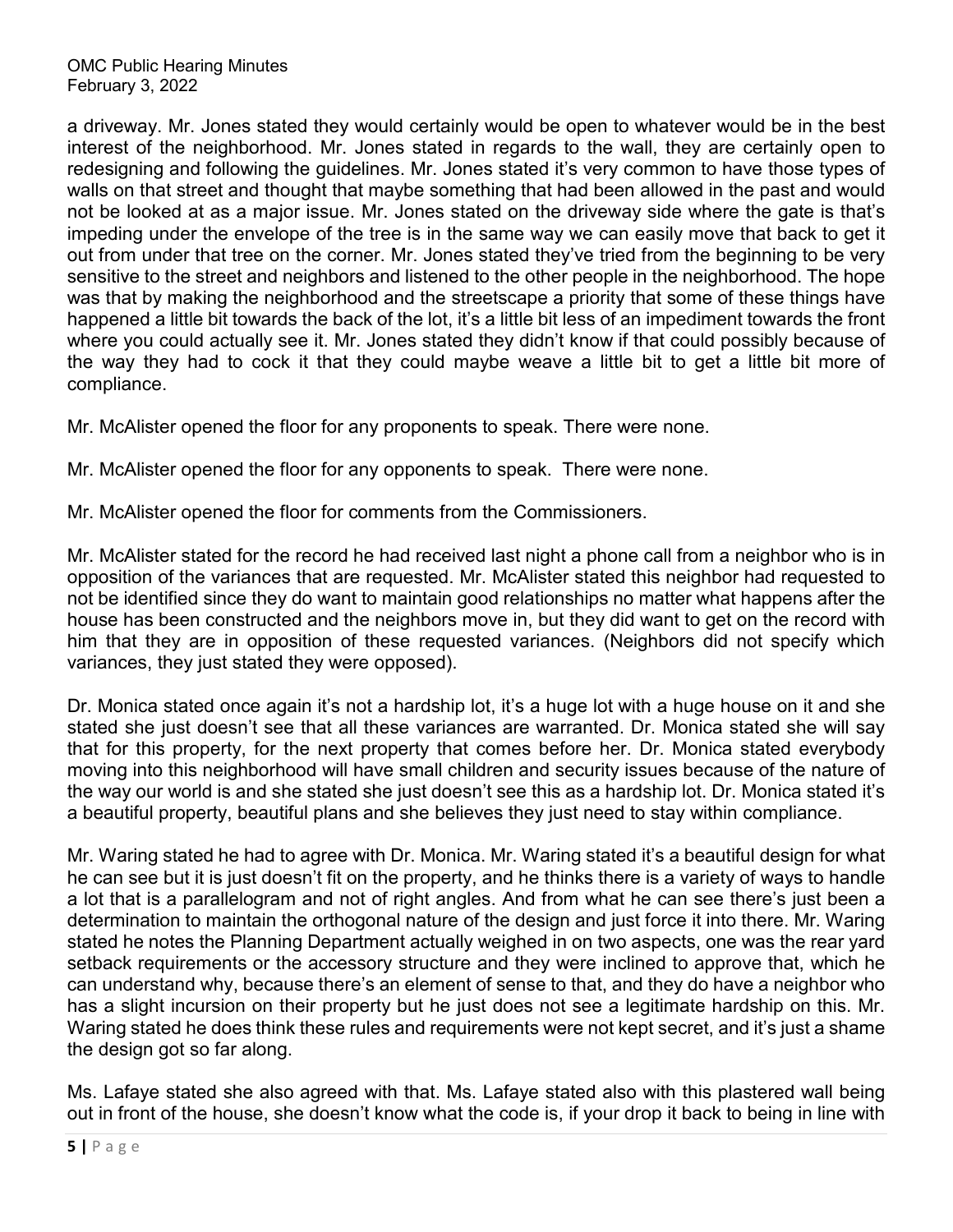the house, that would make more sense with the neighborhood concept. Ms. Lafaye stated as far as the side yard setback she agrees, they have an empty lot and he can design a house within that lot.

Mr. McAlister stated he concurs with Dr. Monica and Mr. Waring. Mr. McAlister stated not only this lot is not a hardship, but it also became less of a hardship as the property owner settled with the Country Club and added even more square footage to the rear of that lot. Mr. McAlister added this lot was a subject of litigation between the owner and Country Club as far as where the western boundary was located and they settled and added more square footage to the rear of the lot. Mr. Waring stated he understands the accessory structure and he's pretty sure the Country Club could not care less about its location but as far as the main structure goes and the plastered walls, he can't support those either.

There was a discussion between the commissioners, Ms. Tolbert and the property owner regarding the commissioner's comments on the request on this property and the requirements for fencing.

Dr. Monica made a motion to recommend denial of the **variance to the R-1D regulations to allow a 13 ft. 6-inch south side yard setback for the new residence where 15 ft. is required.**

Mr. Waring seconded the motion.

Ms. Chacon called the roll on the motion:

| Aye Nay |
|---------|

The ayes have it by a vote of 4 to 0. With 1 absent. Motion of denial approved.

Dr. Monica made a motion to recommend denial of the **variance to the R-1D regulations to allow a 7 ft. 8 3/8 in. north side yard setback for the new residence where 15 ft. is required.**

Ms. Lafaye seconded the motion.

Ms. Chacon called the roll on the motion:

|               | Aye Nay |
|---------------|---------|
| Dr. Monica    |         |
| Mr. Webber    |         |
| Mr. Waring    |         |
| Mrs. Lafaye   |         |
| Mr. McAlister |         |

The ayes have it by a vote of 4 to 0. With 1 absent. Motion of denial approved.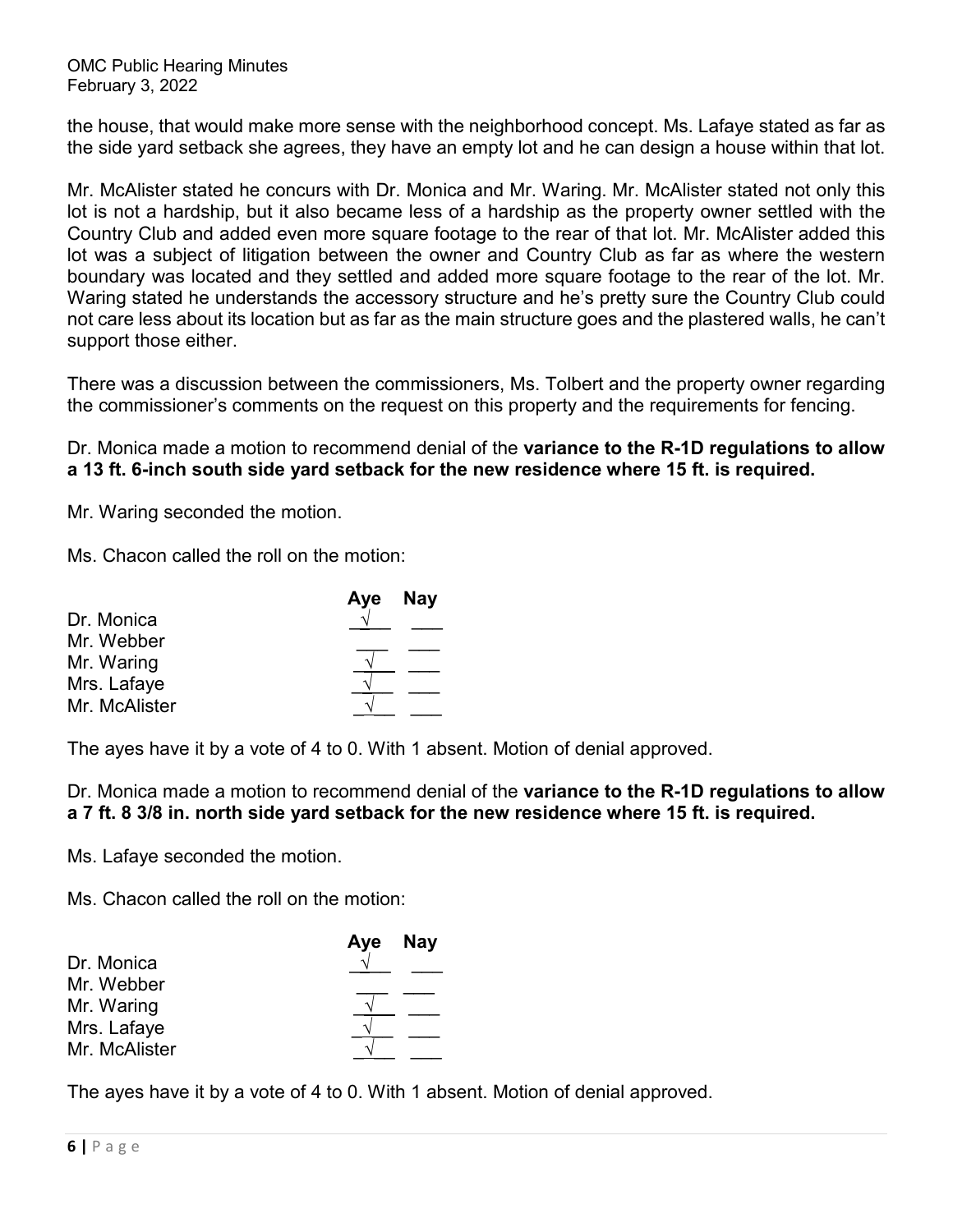Dr. Monica made a motion to recommend denial of the **variance to the R-1D regulations to allow a 23 ft. 4 3/16-inch front yard setback for the new fence where 35 ft. is required.**

Ms. Lafaye seconded the motion.

Ms. Chacon called the roll on the motion:

| Aye Nay |
|---------|
|         |
|         |
|         |
|         |
|         |
|         |

The ayes have it by a vote of 4 to 0. With 1 absent. Motion of denial approved.

Dr. Monica made a motion to recommend denial of the **variance to the R-1D regulations to allow a 5 ft. 5/16-inch side yard setback for the accessory structure where 7.5 ft. is required.**

Mr. Waring seconded the motion.

Ms. Chacon called the roll on the motion:

| Aye Nay |
|---------|
|         |
|         |
|         |
|         |
|         |
|         |

The motion failed due to a lack of legal majority.

Mr. Waring made a motion to recommend approval of the **variance to the R-1D regulations to allow a 5 ft. 5/16-inch side yard setback for the accessory structure where 7.5 ft. is required.**

Ms. Lafaye seconded the motion.

Ms. Chacon called the roll on the motion:

| Aye Nay |
|---------|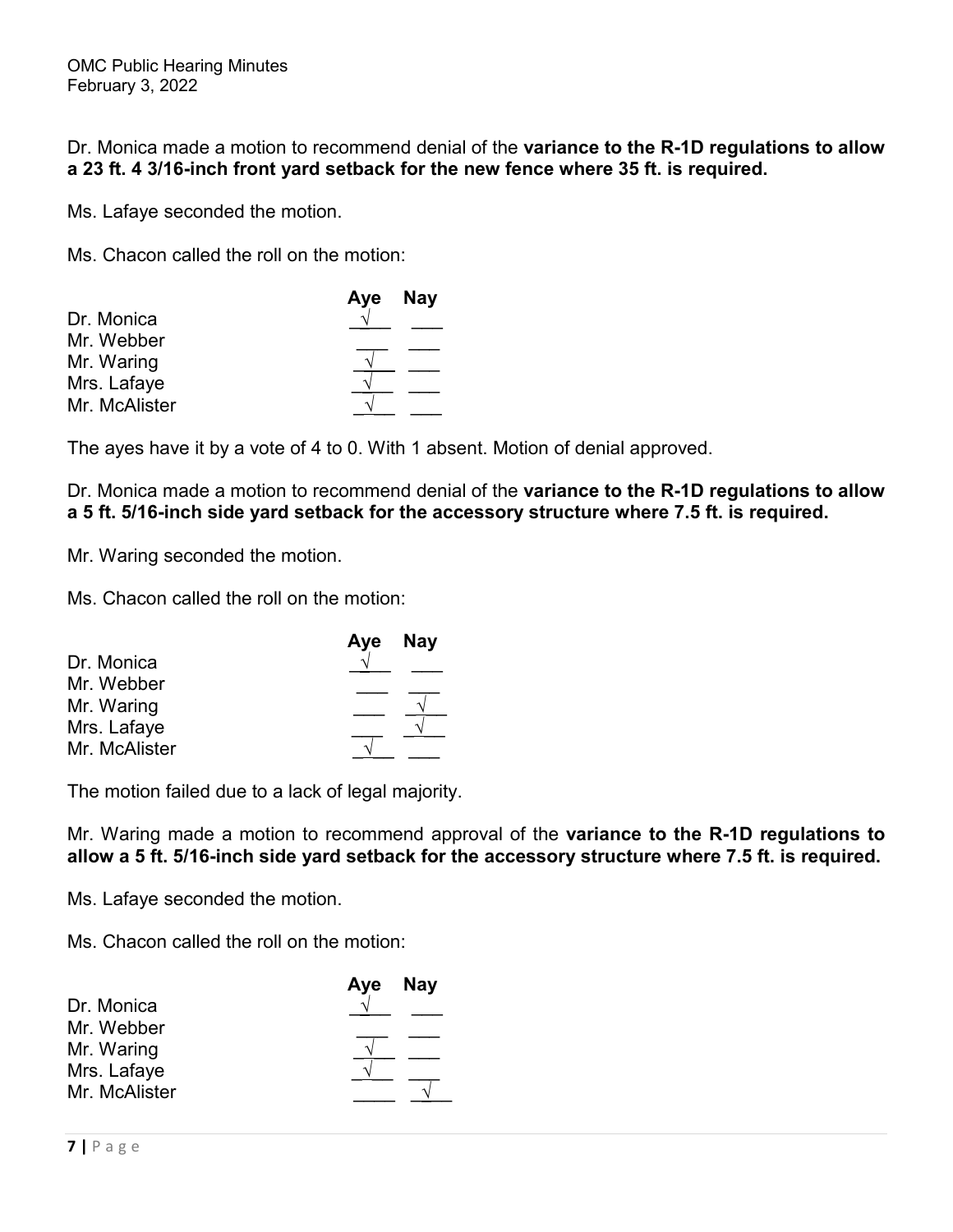The ayes have it by a vote of 3 to 1. With 1 absent. Motion of approval approved.

Dr. Monica made a motion to recommend denial of the **variance to the R-1D regulations to allow a 5 ft. 1/2-inch rear yard setback for the accessory structure where 7.5 ft. is required.** Mr. Waring seconded the motion.

Ms. Chacon called the roll on the motion:

|               | Aye Nay |
|---------------|---------|
| Dr. Monica    |         |
| Mr. Webber    |         |
| Mr. Waring    |         |
| Mrs. Lafaye   |         |
| Mr. McAlister |         |

The ayes have it by a vote of 4 to 0. With 1 absent. Motion of denial approved.

**OM-40-21 475 Woodvine Ave.**, A request to construct a new residence and swimming pool with a variance to the area regulations for the front yard setback, on Lot 3, Square L, Metairie Club Gardens Subdivision, Jefferson Parish, LA, bounded by Duplessis St., Iona St., and Geranium St., zoned R-1C Rural Residential/OMNCD Old Metairie Neighborhood Conservation District. (Council District 5)

Mr. Shariff reported the findings of the case. The Planning Department recommends the following:

**Approval** for the following reason:

- The bend in the front lot line creates a unique and challenging situation for developing a lot that is already 31.08 ft. deficient in the required average depth of an R-1C-zoned lot.
- The bend in the front lot line is a special condition that is peculiar to the property and is not applicable to other lands in the same district. Additionally, this bend is not a result of the intentional actions of the applicant.
- The 1.83-ft. front yard variance is minimal, and will be unnoticeable from the street.
- The proposal otherwise meets all requirements, including the façade massing angle.

Mr. Hebert stated the Planning Department received two letters which he read for the record. One letter was from Vinnie Varisco, property owner at 473 Woodvine Ave., (property directly abuts Brandon and April Grandbouche's property at 475 Woodvine Ave.). Second letter was from Martin O. & Diane Miller at 499 Woodvine Ave., who were also in support of the requested variances.

Mr. McAlister opened the floor for the applicant/representative to speak.

Brandon Grandbouche, property owner at 475 Woodvine Ave. Mr. Grandbouche stated they tried to design the property within all the confines, he read the rules himself multiple times to try and make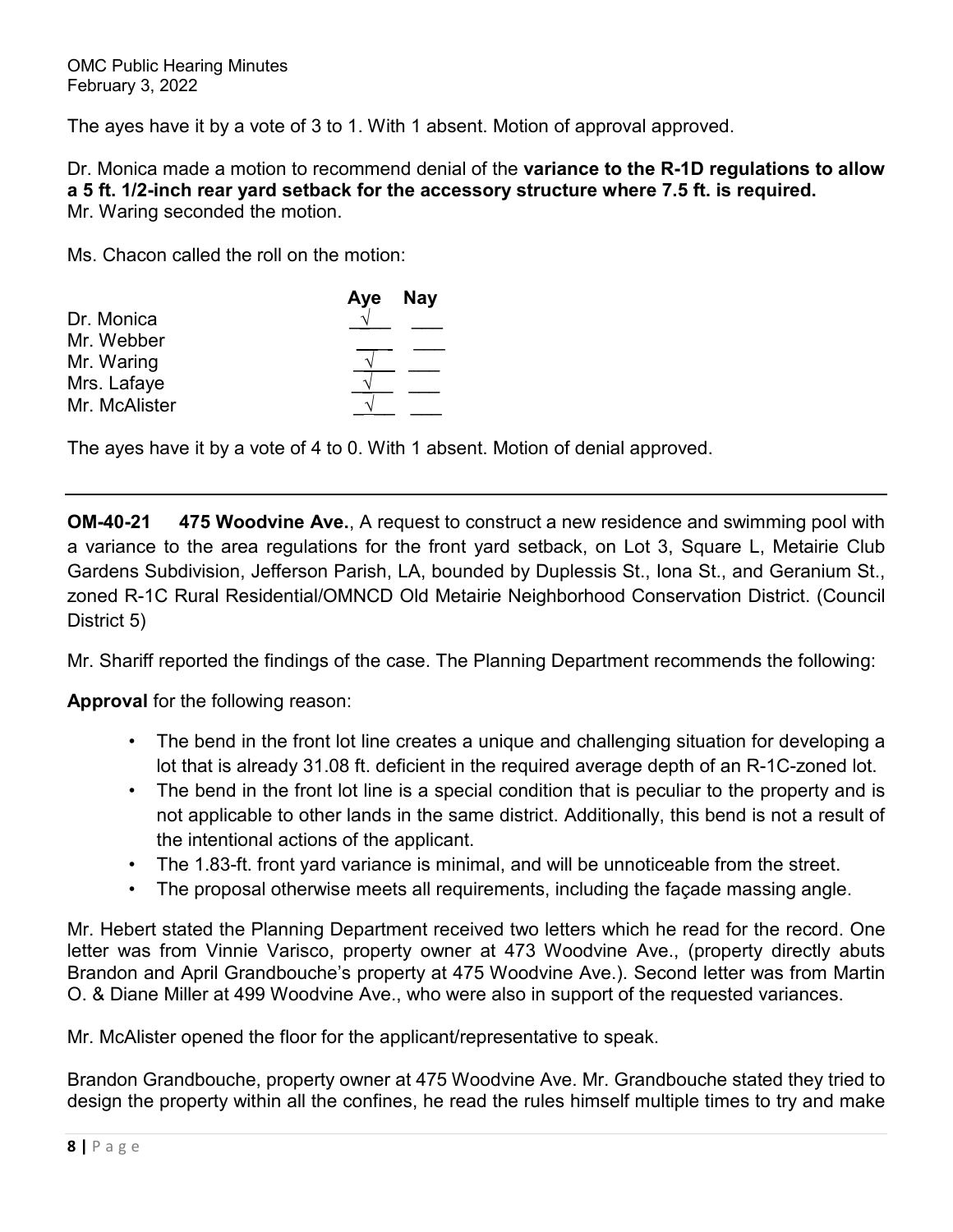sure they fit within the buildable area. Mr. Granbouche stated the survey revealed that there's an intersection of two public rights-of-way and a stop sign that is he guesses is causing this inflection. Mr. Grandbouche stated he wanted to note that previously they had it set at 25 ft. from that point and that's why those letters say 25 ft. but Planning did inform them that the requirement of rear was not 20% but only 20 ft., so to be as accommodating as possible they did shift it back further 3 ft. which is why the requested variances is now only 1.83 ft. Mr. Grandbouche stated they did try and maintain the open character of the neighborhood and follow all the rules and regulations. Mr. Grandbouche stated he believes it is a unique characteristic to the area and specific lot.

Mr. McAlister opened the floor for any proponents to speak.

Martin O. Miller, 499 Woodvine Ave. Mr. Miller stated this is the perfect example of why a variance should be requested. Mr. Miller stated even though he wrote the letter, he wanted to personally come before the commission and voice his personal support to the commissioners.

Mr. McAlister opened the floor for any opponents to speak. There were none.

Mr. McAlister opened the floor for comments from the Commissioners.

Dr. Monica stated this is the perfect example. She stated Mr. Miller has been there many times when there have been variances on other properties that did not meet that sort of unique challenge, and she thinks it's nice to see him come as a proponent for this. Dr. Monica stated this is an absolute good example of why a variance should be granted.

Mr. Waring agreed and stated this is a great example of how to approach the design process to make sure that you understand your limiting constraints and you work within them. Mr. Waring stated he thinks that this setback situation is one he's actually confronted before and he agrees with Dr. Monica. Mr. Waring stated he applauds Mr. Miller for taking time from his schedule to come and support his neighbor. Mr. Waring stated he's glad to strongly approve a variance.

Ms. Lafaye agreed.

Mr. McAlister agreed and stated if any property meets the standard of a unique characteristic, and it is special only to that particular property, this would be the one.

Dr. Monica made a motion to recommend approval. Ms. Lafaye seconded the motion.

Ms. Chacon called the roll on the motion:

| Aye | <b>Nay</b> |
|-----|------------|
|     |            |
|     |            |
|     |            |
|     |            |
|     |            |
|     |            |